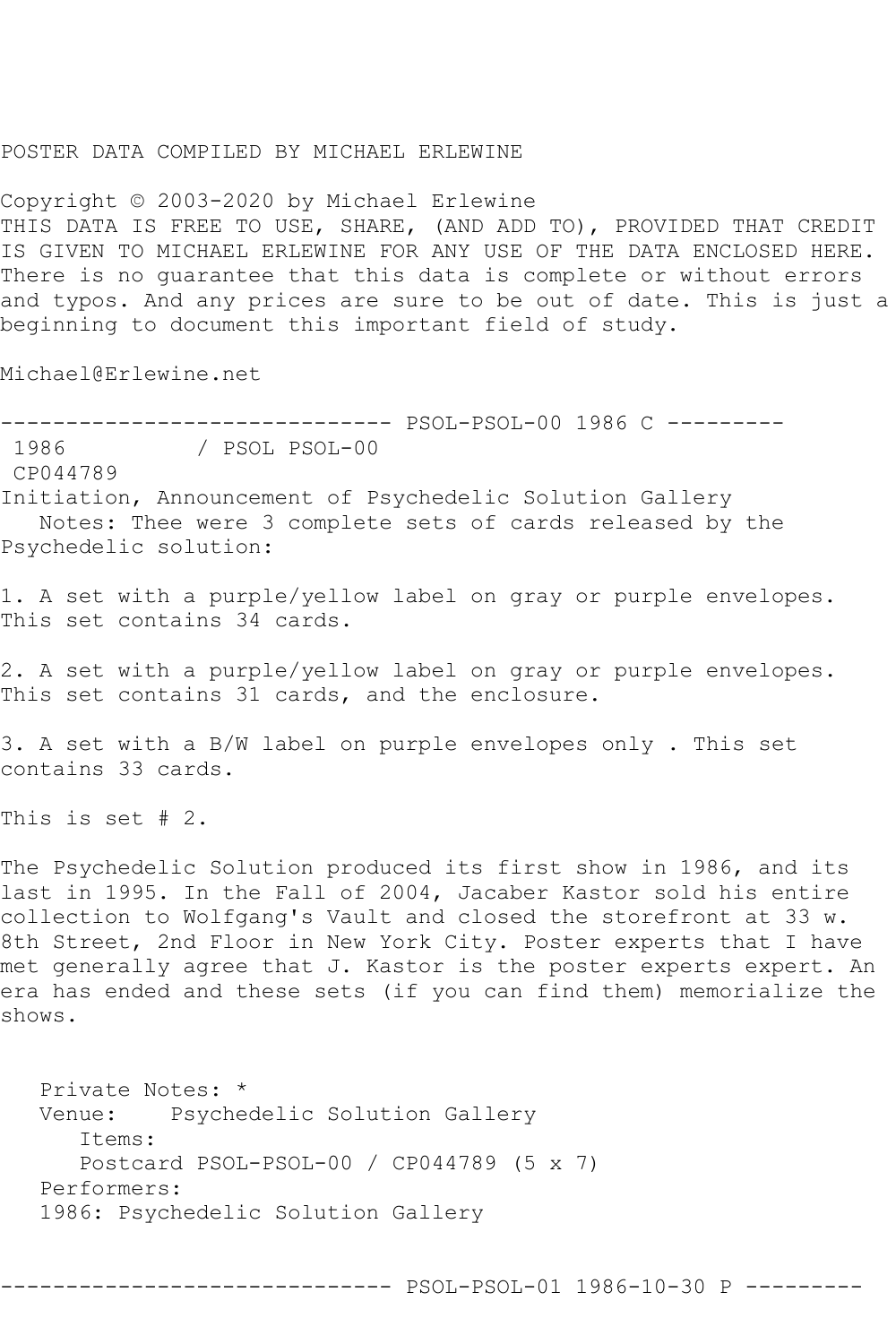1986-10-30 / PSOL PSOL-01 CP008897 / CP04141 Rick Griffin Show at Psychedelic Solution Private Notes: \* Artist: Rick Griffin Venue: Psychedelic Solution Gallery Items: Original poster PSOL-PSOL-01 / CP008897 / CP04141 (15 x 22- 3/4) Price: 53.00 Original poster PSOL-PSOL-01 / CP047578 Postcard PSOL-PSOL-01 / CP044792 Description: Postcards and handbills. (5 x 7) Price: 20.00 Performers: 1986-10-30 1986-11-30: Psychedelic Solution Gallery ------------------------------ PSOL-PSOL-02 1987-01-06 P-1 --------- 1987-01-06 / PSOL PSOL-02 CP047585 Robert Williams at the Psychedelic Solution Gallery Private Notes: \* Artist: Robert Williams Venue: Psychedelic Solution Gallery Items: Original poster PSOL-PSOL-02 Edition 1 / CP047585 (17-1/8 x 22) Price: 53.00 Postcard PSOL-PSOL-02 / CP044803 (5 x 7) Price: 14.00 Performers: 1987-01-06 1987-02-28: Psychedelic Solution Gallery ------------------------------ PSOL-PSOL-03 1987-03-05 P --------- 1987-03-05 / PSOL PSOL-03 CP047568 John Van Hammersveld at Psychedelic Solution Gallery - New York, NY Private Notes: \* Artist: John Van Hamersveld Venue: Psychedelic Solution Gallery Items: Original poster PSOL-PSOL-03 / CP047568 (20-1/2 x 29-7/8) Price: 35.00 Original poster PSOL-PSOL-03 / CP047570 (20-1/2 x 29-7/8) Price: 35.00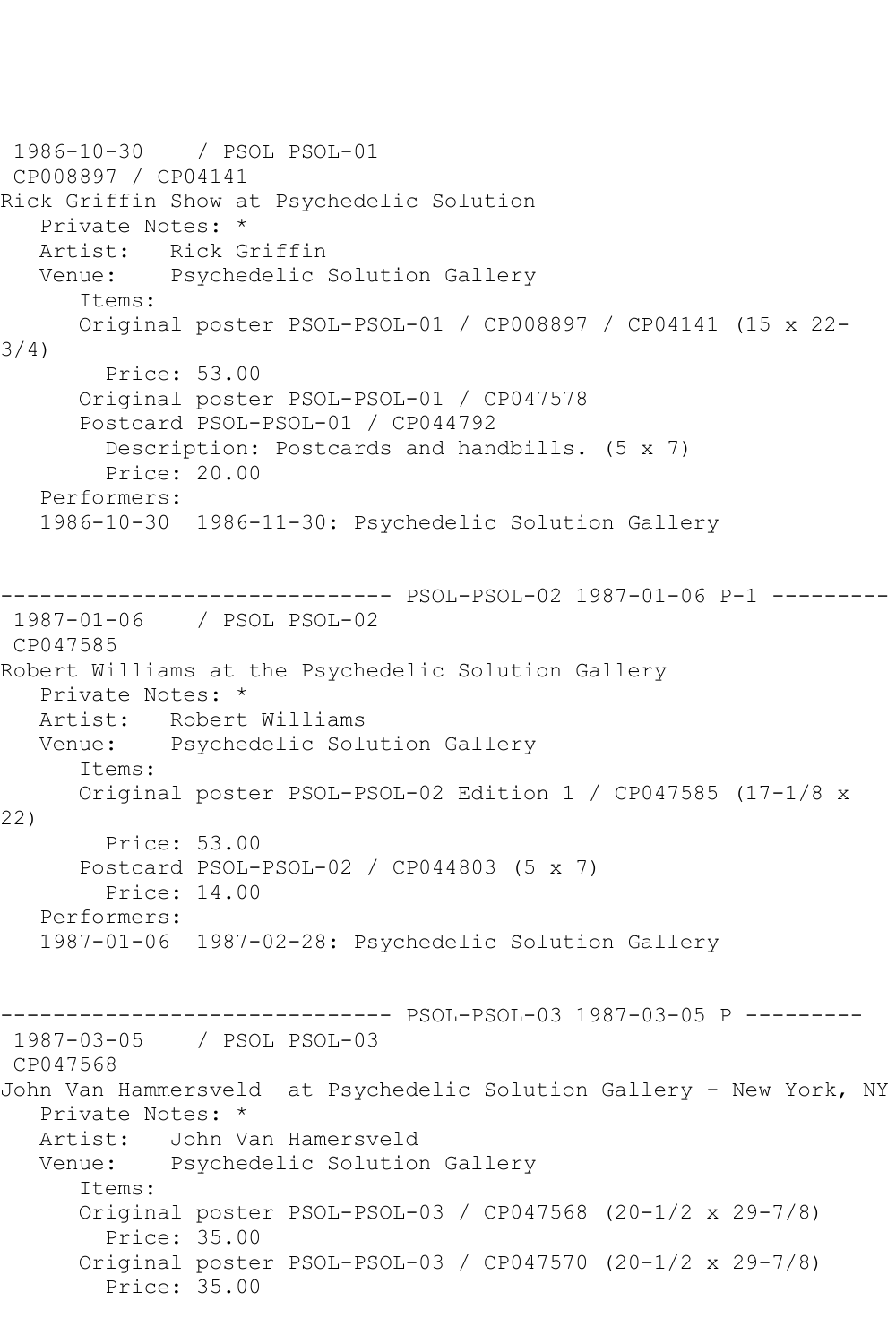```
 Original poster PSOL-PSOL-03 / CP047554 (20-1/2 x 29-7/8)
         Price: 35.00
       Postcard PSOL-PSOL-03 / CP044809 (5 x 7)
         Price: 18.00
       Postcard PSOL-PSOL-03 / CP044810 (5 x 7)
         Price: 18.00
       Postcard PSOL-PSOL-03 / CP044811 (5 x 7)
         Price: 18.00
       Postcard PSOL-PSOL-03 / CP047554 (5 x 7)
         Price: 18.00
    Performers:
    1987-03-05 1987-04-30: Psychedelic Solution Gallery
   ------------------------------ -PSOL-04 1987-05-05 P-1 ---------
1987-05-05 / PSOL-04
CP009865 / CS04960
Wes Wilson at the Psychedelic Solution Gallery
  Private Notes: *<br>Artist: Wes Wi
           Wes Wilson
   Venue: Psychedelic Solution Gallery
       Items:
       Original poster PSOL-PSOL-04 / CP010263 / CS05357
       Original poster -PSOL-04 Edition 1 / CP009865 / CS04960 (15-
1/2 x 22)
        Price: 53.00
       Postcard PSOL-PSOL-04 / CP044812 (5 x 7)
         Price: 18.00
   Performers:
    1987-05-05 1987-06-28: Psychedelic Solution Gallery
------------------------------ PSOL-PSOL-05 1987-07-01 P ---------
1987-07-01 / PSOL PSOL-05
CP047563
Mark Mothersbaugh at Psychedelic Solution Gallery
    Private Notes: *
   Artist: Mark Mothersbaugh
   Venue: Psychedelic Solution Gallery
       Items:
       Original poster PSOL-PSOL-05 / CP047563 (23 x 30)
         Price: 50.00
       Postcard PSOL-PSOL-05 / CP044813 (5 x 7)
         Price: 20.00
    Performers:
    1987-07-01 1987-08-31: Psychedelic Solution Gallery
```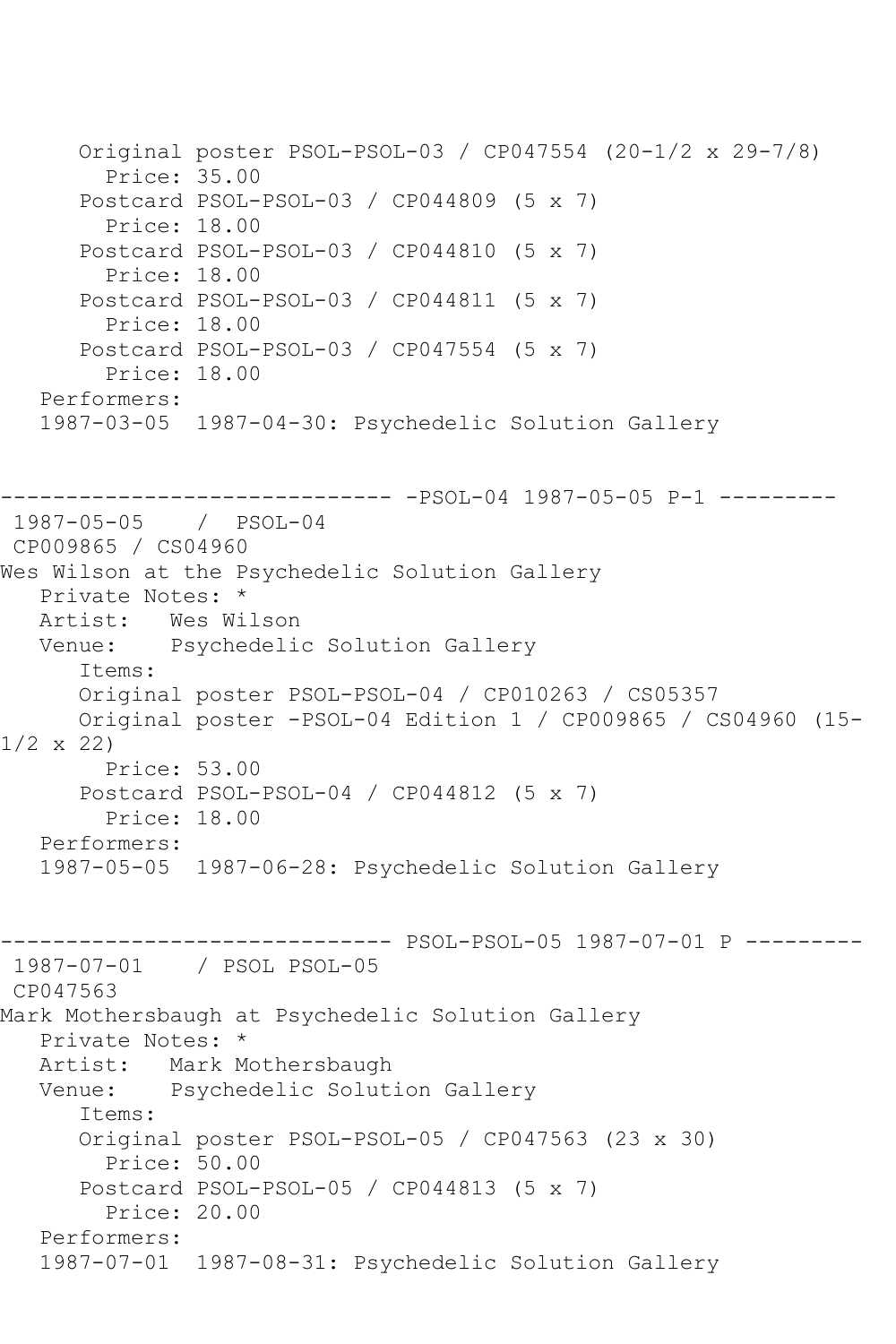------------------------------ PSOL-PSOL-06 1987-09-03 P --------- 1987-09-03 / PSOL PSOL-06 CP047579 Mikio Kenney / Phil Brown at Psychedelic Solution Gallery Private Notes: \* Artist: Phil Brown Venue: Psychedelic Solution Gallery Items: Original poster PSOL-PSOL-06 / CP047579 (15-1/2 x 22) Price: 50.00 Original poster PSOL-PSOL-06 / CP047580 (15-1/2 x 22) Price: 50.00 Postcard PSOL-PSOL-06 / CP044814 (5 x 7) Price: 18.00 Postcard PSOL-PSOL-06 / CP044782 (5 x 7) Price: 18.00 Performers: 1987-09-03 1987-10-31: Psychedelic Solution Gallery ------------------------------ PSOL-PSOL-07 1987-11-05 P-1 --------- 1987-11-05 / PSOL PSOL-07 CP044783 / CS05356 Victor Moscoso at Psychedelic Solution Gallery Private Notes: \* Artist: Victor Moscoso Venue: Psychedelic Solution Gallery Items: Original poster PSOL-PSOL-07 Edition 1 / CP044783 / CS05356  $(16-3/4 \times 22)$  Price: 52.00 Postcard PSOL-PSOL-07 Edition 1 / CP044783 (5 x 7) Price: 18.00 Performers: 1987-11-05 1987-12-31: Psychedelic Solution Gallery ------------------------------ PSOL-PSOL-08 1988-01-04 P --------- 1988-01-04 / PSOL PSOL-08 CP047565 Cure of Souls Blotter Acid at Psychedelic Solution Gallery Private Notes: \* Venue: Psychedelic Solution Gallery Items: Original poster PSOL-PSOL-08 / CP047565 (23 x 29) Price: 53.00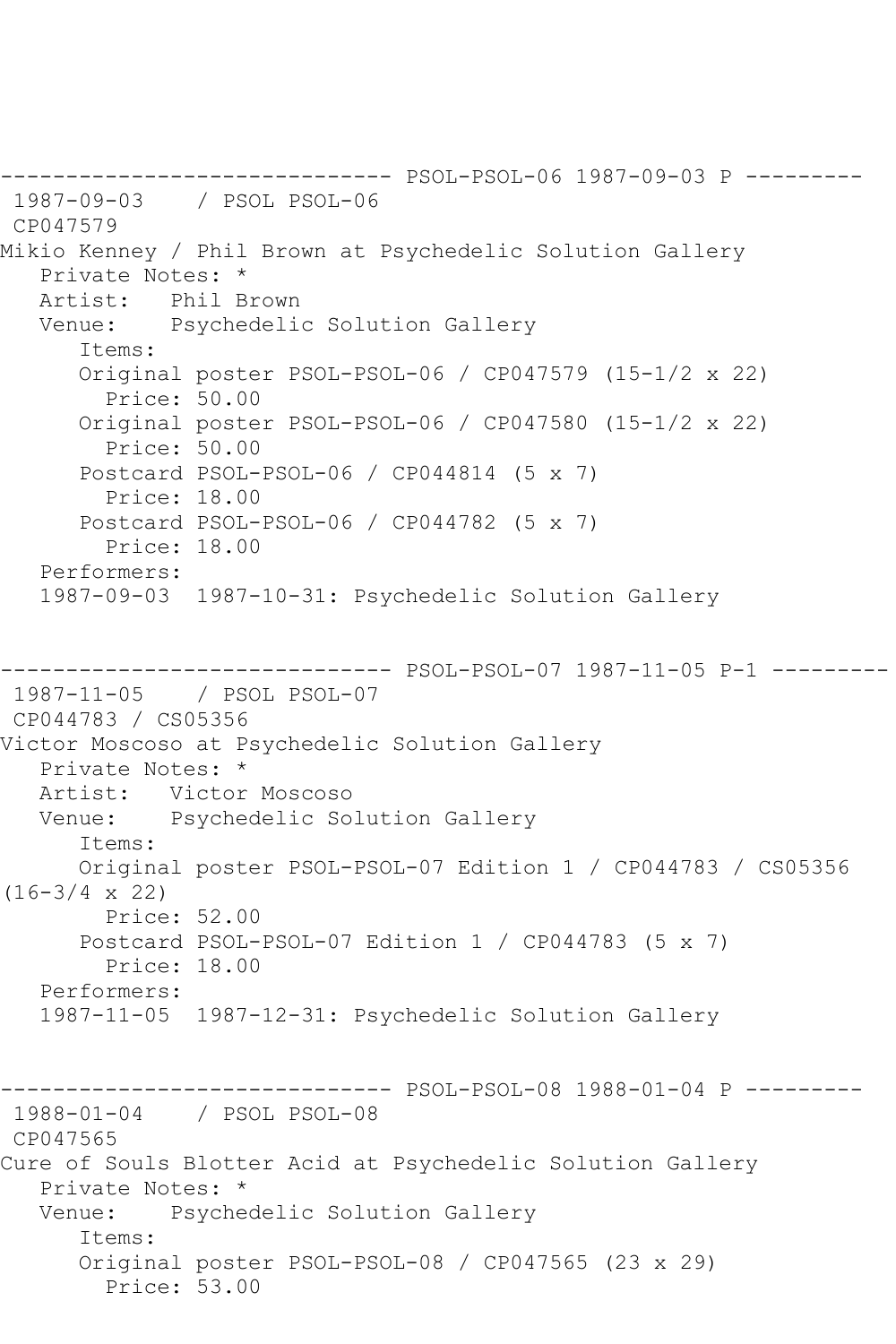Postcard PSOL-PSOL-08 / CP044784 (5 x 7) Price: 18.00 Performers: 1988-01-04 1988-01-31: Psychedelic Solution Gallery ------------------------------ PSOL-PSOL-09 1988-02-05 P --------- 1988-02-05 / PSOL PSOL-09 CP047574 H.R. Giger at Psychedelic Solution Gallery Private Notes: \* Artist: H.R. Giger Venue: Psychedelic Solution Gallery Items: Original poster PSOL-PSOL-09 / CP047574 (15-1/2 x 23-1/2) Price: 53.00 Postcard PSOL-PSOL-09 / CP044785 (5 x 7) Price: 18.00 Performers: 1988-02-05 1988-03-26: Psychedelic Solution Gallery ------------------------------ PSOL-PSOL-10 1988-04-02 P-1 --------- 1988-04-02 / PSOL PSOL-10 CP047573 Mouse Hot rods and Monsters at Psychedelic Solution Gallery - New York, NY Private Notes: \* Artist: Stanley Mouse Venue: Psychedelic Solution Gallery Items: Original poster PSOL-PSOL-10 Edition 1 / CP047573 (15-3/4 x 22) Price: 53.00 Postcard PSOL-PSOL-10 Edition 1 / CP009863 / CS04958 (5 x 7) Price: 18.00 PSOL-PSOL-10 / CP010257 / CS05351 Performers: 1988-04-02: Psychedelic Solution Gallery ------------------------------ -PSOL-11 1988-07-zz P --------- 1988-07-zz / PSOL-11 CP047584 / CP047584 Psychedelia Presents / Questions / Summer Solution at the Psychedelic Solution Gallery Private Notes: \*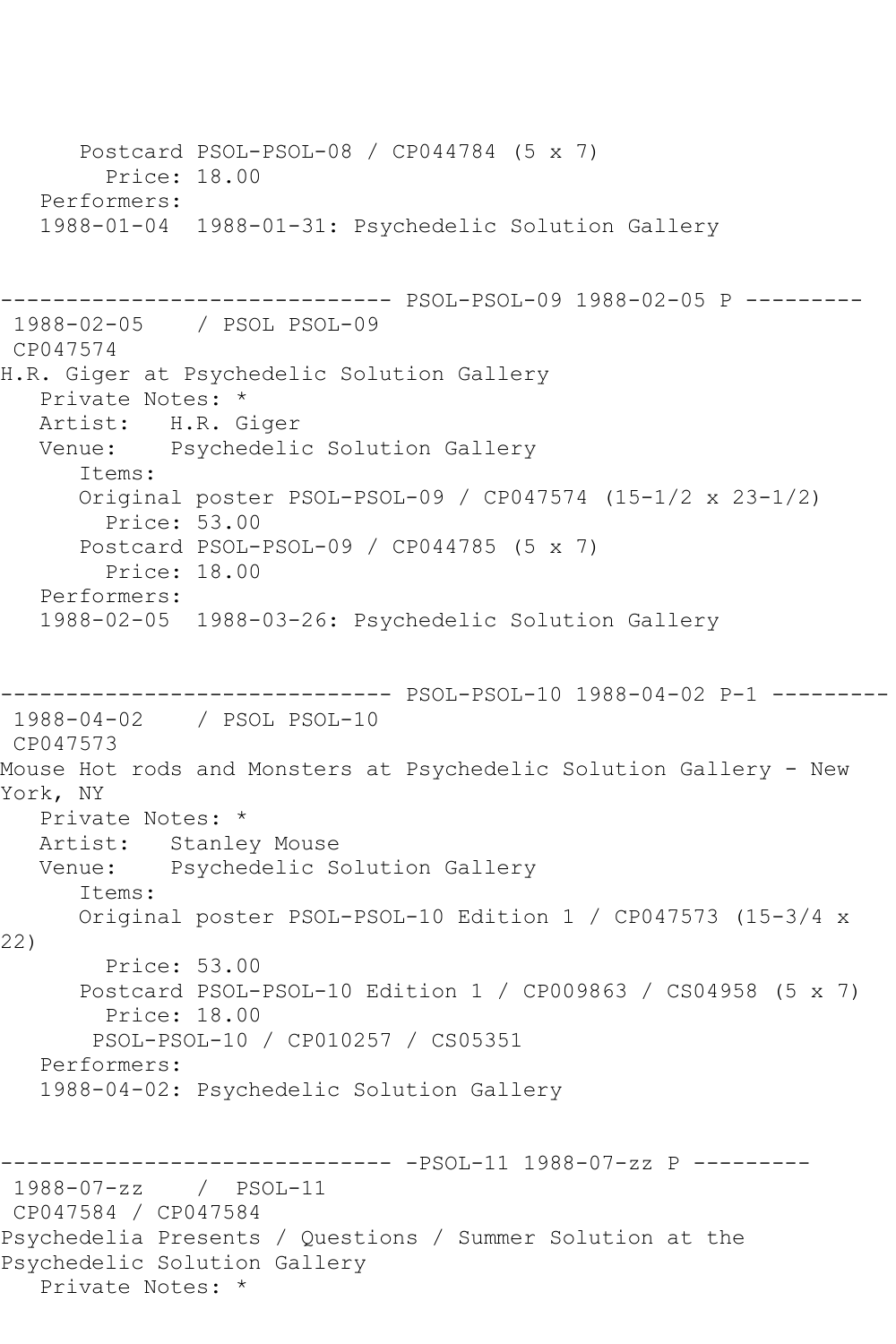Benefit: Psychedelia Presents / Questions / Summer Solution Psychedelic Solution Gallery Items: Original poster -PSOL-11 / CP047584 / CP047584 (15-3/8 x 22- 1/2) Price: 100.00 Performers: 1988-07-zz: Psychedelic Solution Gallery Rick Griffin / Jimi Hendrix / Alton Kelley / Curt Kaufman / Alexy Grey / Allyson Grey / Jim Barter / Nona Batay / Daniel Bauben / Isaac Abrams / John Alfano / David Allen / Jim Blanchard / Marcus Boas / Phil Brown / David Byrd / Steve Cerio ------------------------------ PSOL-PSOL-11 1988-08-01 C --------- 1988-08-01 / PSOL PSOL-11 CP044807 Summer Solution 1988 at Psychedelic Solution Gallery Private Notes: \*<br>Venue: Psyche Psychedelic Solution Gallery Items: Postcard PSOL-PSOL-11 / CP044807 (5 x 7) Postcard PSOL-PSOL-11 / CP044808 (5 x 7) Performers: 1988-08-01 1988-09-30: Psychedelic Solution Gallery ------------------------------ PSOL-PSOL-12 1988-10-05 P --------- 1988-10-05 / PSOL PSOL-12 CP047583 Robert Williams at Psychedelic Solution Gallery Private Notes: \* Artist: Robert Williams Venue: Psychedelic Solution Gallery Items: Original poster PSOL-PSOL-12 / CP047583 (17-3/8 x 22-1/4) Price: 53.00 Postcard PSOL-PSOL-12 / CP044787 (5 x 7) Price: 18.00 Performers: 1988-10-05 1988-11-30: Psychedelic Solution Gallery ------------------------------ PSOL-PSOL-13 1989-06-07 P-1 --------- 1989-06-07 / PSOL PSOL-13 CP044788 Zap 12 show at Psychedelic Solution Gallery Private Notes: \*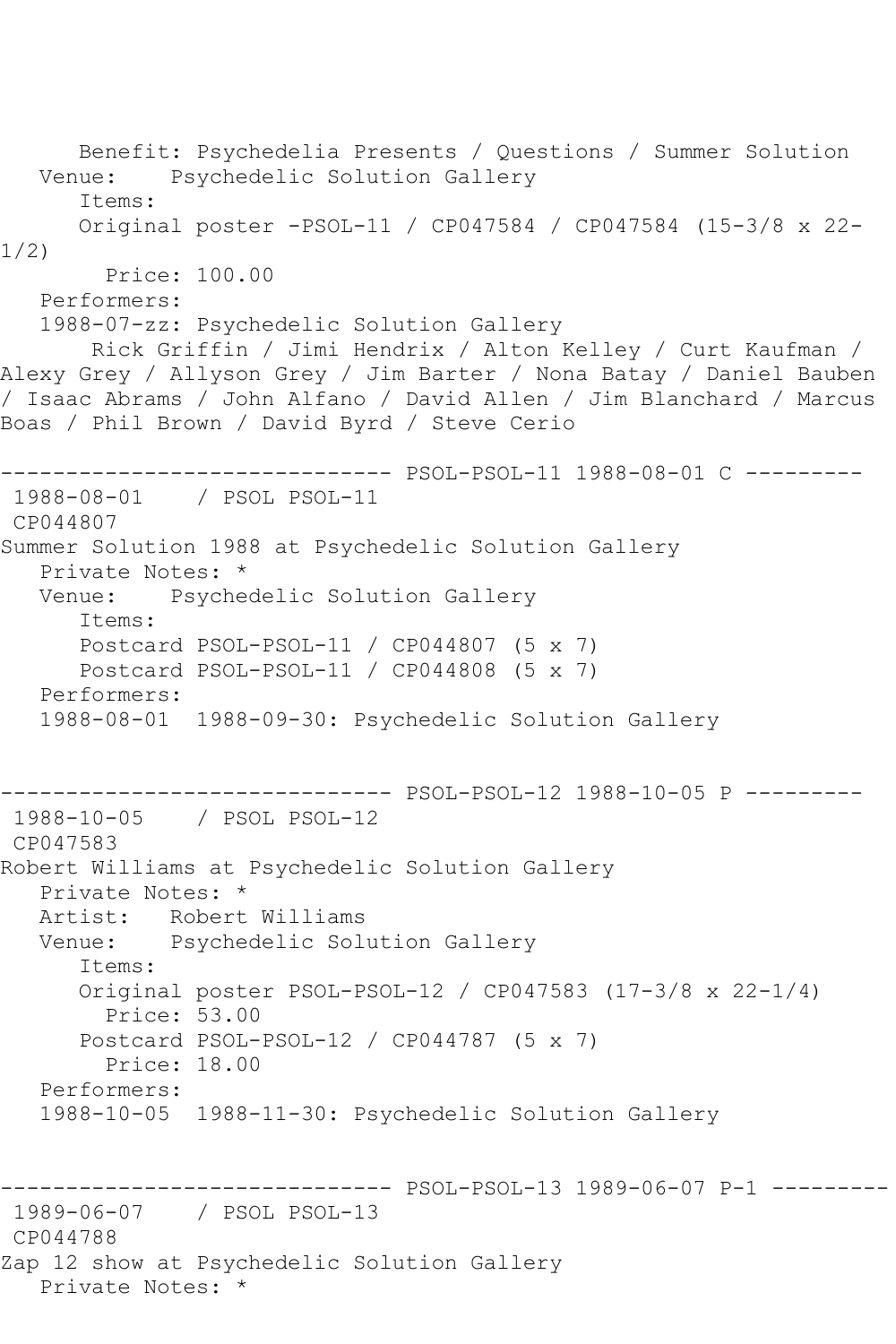Artist: Robert Williams Venue: Psychedelic Solution Gallery Items: Original poster PSOL-PSOL-13 Edition 1 / CP044788 (16-1/8 x 23) Price: 69.00 Postcard PSOL-PSOL-13 Edition 1 / CP044781 (5 x 7) Price: 25.00 Postcard PSOL-PSOL-13 Edition 1 / CP047572 Description: One poster, two cards. (5 x 7) Performers: 1989-06-07 1989-08-07: Psychedelic Solution Gallery ------------------------------ PSOL-PSOL-14 1989-08-30 P --------- 1989-08-30 / PSOL PSOL-14 CP047582 Pushhead Show at the Psychedelic Solution Gallery Private Notes: \* Venue: Psychedelic Solution Gallery Items: Original poster PSOL-PSOL-14 / CP047582 (15-3/4 x 21-3/4) Price: 46.00 Original poster PSOL-PSOL-14 / CP047581 (15-3/4 x 21-3/4) Price: 46.00 Postcard PSOL-PSOL-14 / CP044790 (5 x 7) Price: 20.00 Postcard PSOL-PSOL-14 / CP044791 (5 x 7) Price: 20.00 PSOL-PSOL-14 / CP052179 Performers: 1989-08-30 1989-10-31: Psychedelic Solution Gallery Pushead ------------------------------ PSOL-PSOL-15 1990-01-10 P --------- 1990-01-10 / PSOL PSOL-15 CP047567 Behold! The Sacred Art of Subgenius at the Psychedelic Solution Gallery Private Notes: \* Artist: Paul Maverides Venue: Psychedelic Solution Gallery Items: Original poster PSOL-PSOL-15 / CP047567 (20 x 30) Price: 53.00 Postcard PSOL-PSOL-15 / CP044794 Description: Kani the Debilitator (4 x 6)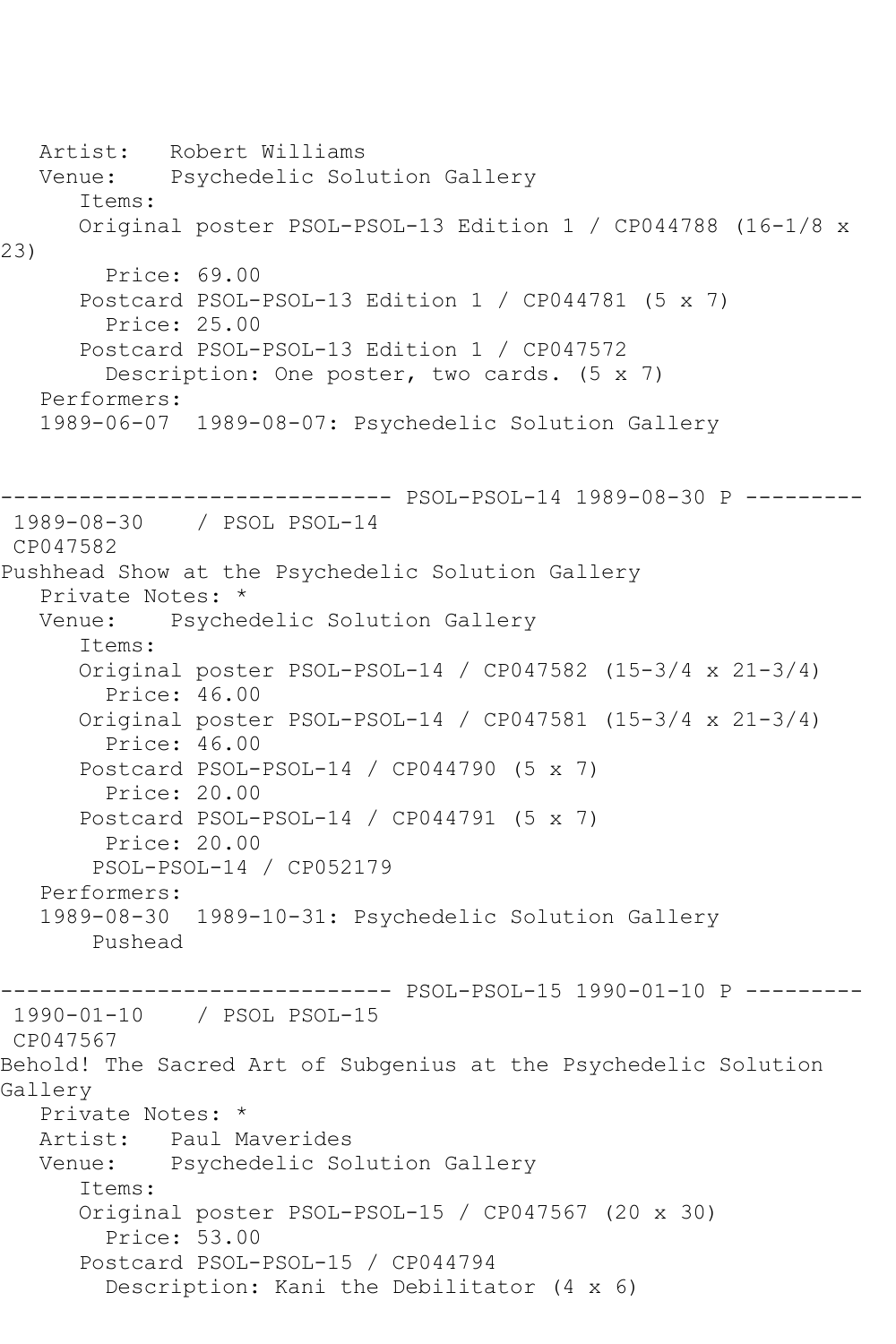Price: 18.00 Postcard PSOL-PSOL-15 / CP044793 Description: Tree of Knowledge (5 x 7) Price: 18.00 Performers: 1990-01-10 1990-04-10: Psychedelic Solution Gallery Rev. Ivan Stang ------------------------------ PSOL-PSOL-16 1990-07-11 P --------- 1990-07-11 / PSOL PSOL-16 CP047566 Wirikuta Show at Psychedelic Solution Gallery Private Notes: \* Artist: Cristobal Gonzalez Venue: Psychedelic Solution Gallery Items: Original poster PSOL-PSOL-16 / CP047566 (19-7/8 x 28) Price: 29.00 Postcard PSOL-PSOL-16 / CP044795 (5 x 7) Price: 18.00 Performers: 1990-07-11 1990-10-15: Psychedelic Solution Gallery ------------------------------ PSOL-PSOL-17 1990-12-01 P --------- 1990-12-01 / PSOL PSOL-17 CP047562 Alton Kelly at Psychedelic Solution Gallery Private Notes: \* Artist: Alton Kelley Venue: Psychedelic Solution Gallery Items: Original poster PSOL-PSOL-17 / CP047562 (23-1/2 x 29-1/2) Price: 60.00 Postcard PSOL-PSOL-17 / CP044797 (5 x 7) Price: 18.00 Postcard PSOL-PSOL-17 / CP044796 (4 x 6) Price: 18.00 Performers: 1990-12-01 1991-03-01: Psychedelic Solution Gallery ------------------------------ PSOL-PSOL-18 1991-06-08 P --------- 1991-06-08 / PSOL PSOL-18 CP047560 Tatoo Flash at Psychedelic Solution Gallery Private Notes: \*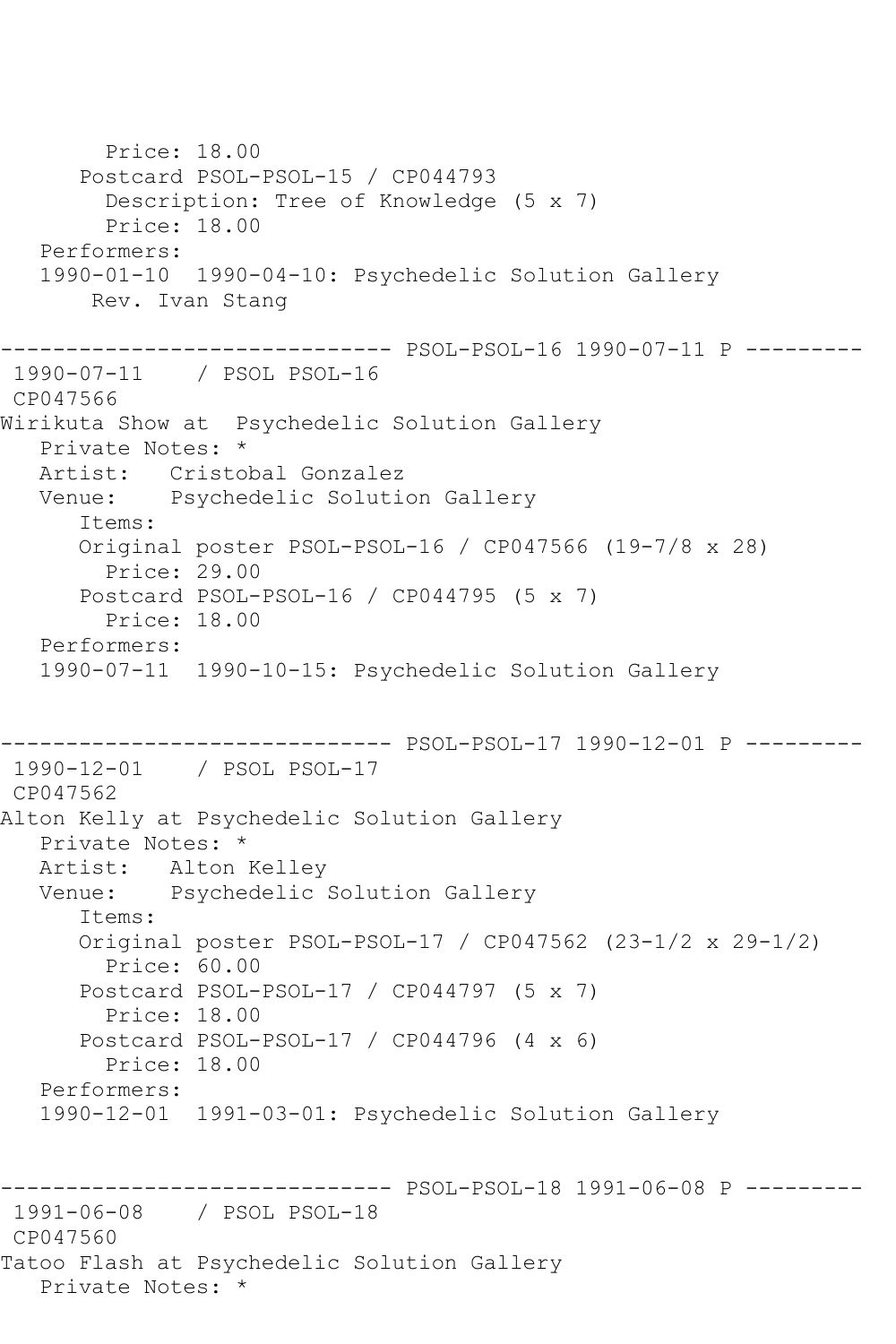Venue: Psychedelic Solution Gallery Items: Original poster PSOL-PSOL-18 / CP047560 (22 x 30) Price: 53.00 Postcard PSOL-PSOL-18 / CP044798 (4 x 6) Price: 18.00 Performers: 1991-06-08 1991-09-08: Psychedelic Solution Gallery ------------------------------ PSOL-PSOL-19 1992-07-01 P --------- 1992-07-01 / PSOL PSOL-19 CP047561 Joel Coleman at Psychedelic Solution Gallery Private Notes: \*<br>Artist: Joel C Joel Coleman Venue: Psychedelic Solution Gallery Items: Original poster PSOL-PSOL-19 / CP047561 (23 x 23-3/4) Price: 53.00 Postcard PSOL-PSOL-19 / CP044799 (5 x 7) Price: 18.00 Performers: 1992-07-01 1992-10-01: Psychedelic Solution Gallery ------------------------------ PSOL-PSOL-20 1992-10-14 P --------- 1992-10-14 / PSOL PSOL-20 CP047577 Lee Conklin at Psychedelic Solution Gallery Private Notes: \* Artist: Lee Conklin Venue: Psychedelic Solution Gallery Items: Original poster PSOL-PSOL-20 / CP047577 (15 x 24) Price: 53.00 Postcard PSOL-PSOL-20 / CP044800 (5 x 7) Price: 18.00 Postcard PSOL-PSOL-20 / CP044801 Performers: 1992-10-14 1993-01-14: Psychedelic Solution Gallery ------------------------------ PSOL-PSOL-21 1993-03-13 P --------- 1993-03-13 / PSOL PSOL-21 CP047564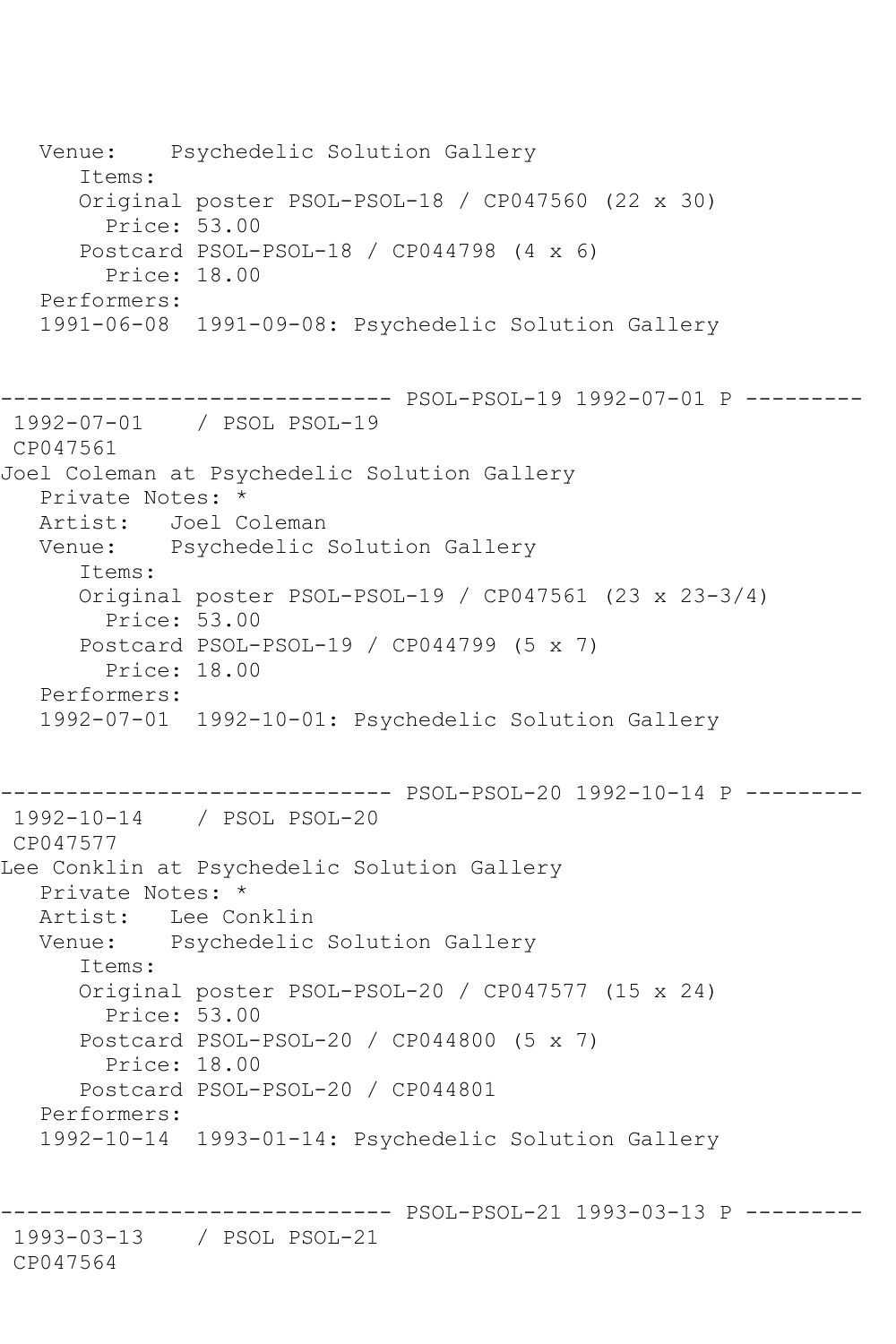Mammaries from the Otherground: Vayghn and Mark Bode at the Psychedelic Solution Gallery Private Notes: \* Artist: Vaugn Bode<br>Venue: Psychedeli Psychedelic Solution Gallery Items: Original poster PSOL-PSOL-21 / CP047564 (18 x 28-3/8) Price: 53.00 Postcard PSOL-PSOL-21 / CP044802 (5 x 7) Price: 18.00 Performers: 1993-03-13 1993-07-13: Psychedelic Solution Gallery ------------------------------ PSOL-PSOL-22 1994-06-15 P --------- 1994-06-15 / PSOL PSOL-22 CP047576 Axel Show at Psychedelic Solution Gallery Private Notes: \*<br>Artist: Axel Artist: Venue: Psychedelic Solution Gallery Items: Original poster PSOL-PSOL-22 / CP047576 (15 x 24) Price: 53.00 Postcard PSOL-PSOL-22 / CP044804 (5 x 7) Price: 18.00 Performers: 1994-06-15 1994-08-15: Psychedelic Solution Gallery ------------------------------ PSOL-PSOL-23 1994-12-14 C --------- 1994-12-14 / PSOL PSOL-23 CP044805 Final Show at Psychedelic Solution Gallery Notes: Final show at the Psychedelic Solution. The gallery itself closed in late 2004. End of an era. Private Notes: \* Artist: Kevin Kerber Venue: Psychedelic Solution Gallery Items: Postcard PSOL-PSOL-23 / CP044805 (5 x 7) Postcard PSOL-PSOL-23 / CP044806 (5 x 7) Performers: 1994-12-14 1995-02-16: Psychedelic Solution Gallery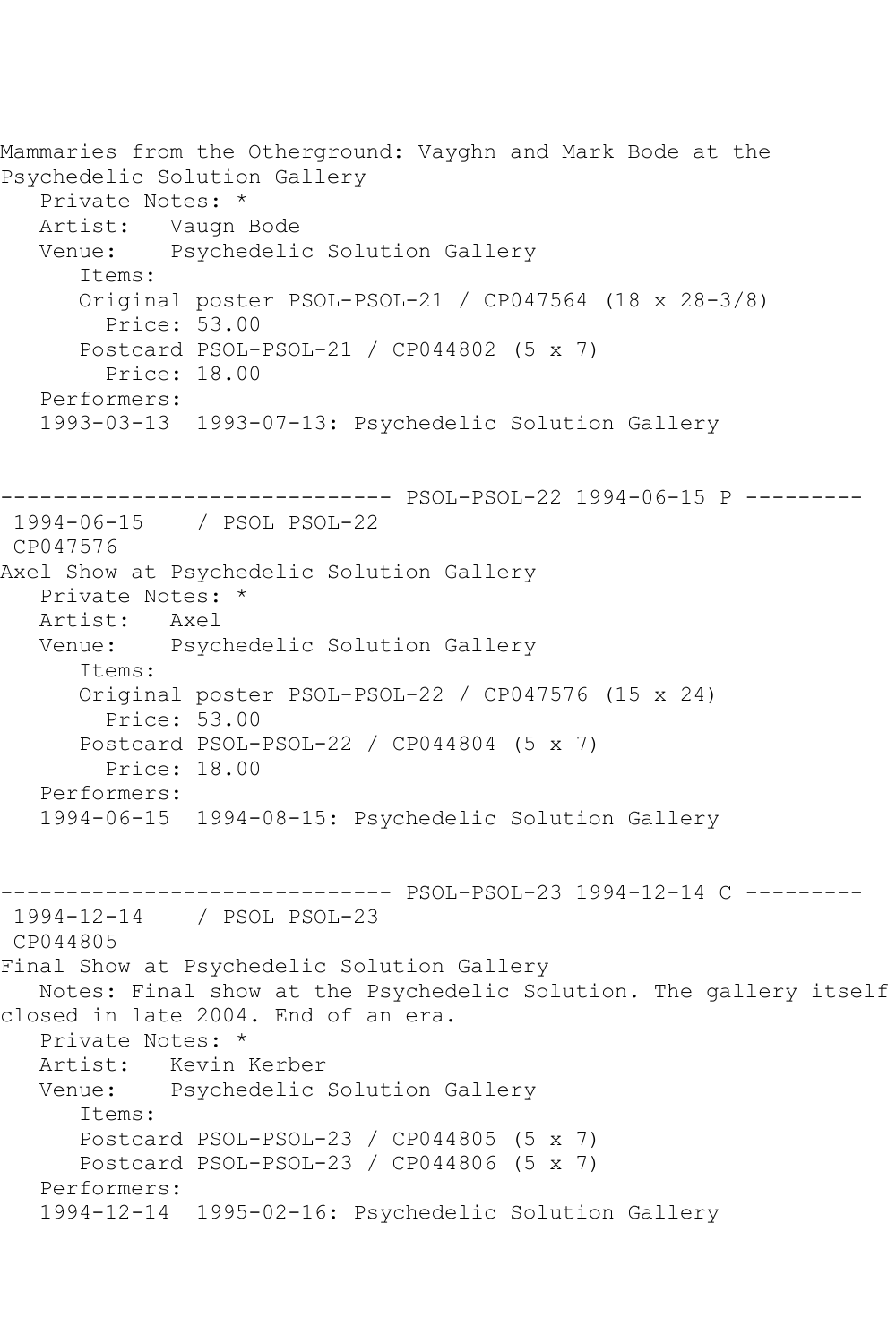------------------------------ PSOL-PSOL-Set Cover 2004-12-18 H ---- ----- 2004-12-18 / PSOL PSOL-Set Cover CP044830 Psychedelic Solution Gallery Shows Card Set Packaging Private Notes: \* A/A- 600@ Venue: Psychedelic Solution Gallery Items: Handbill PSOL-PSOL-Set Cover / CP044830 (5 x 7) Price: 500.00 Performers: 2004-12-18: Psychedelic Solution Gallery ------------------------------ PSOL-PSOL-Set Cover 2004-12-18 H ---- ----- 2004-12-18 / PSOL PSOL-Set Cover CP044831 Psychedelic Solution Gallery Shows Card Set Packaging Notes: Thee were 3 complete sets of cards released by the Psychedelic solution: 1. A set with a purple/yellow label on gray or purple envelopes. This set contains 34 cards. 2. A set with a purple/yellow label on gray or purple envelopes. This set contains 31 cards, and the enclosure. 3. A set with a B/W label on purple envelopes only. This set contains 32 cards and the enclosure. This is set # 3. The Psychedelic Solution produced its first show in 1986, and its last in 1995. In the Fall of 2004, Jacaber Kastor sold his entire collection to Wolfgang's Vault and closed the storefront at 33 w. 8th Street, 2nd Floor in New York City. Poster experts that I have met generally agree that J. Kastor is the poster experts expert. An era has ended and these sets (if you can find them) memorialize the shows. Private Notes: \* A/A- 600@ Venue: Psychedelic Solution Gallery Items: Handbill PSOL-PSOL-Set Cover / CP044831 (5 x 7)

Price: 600.00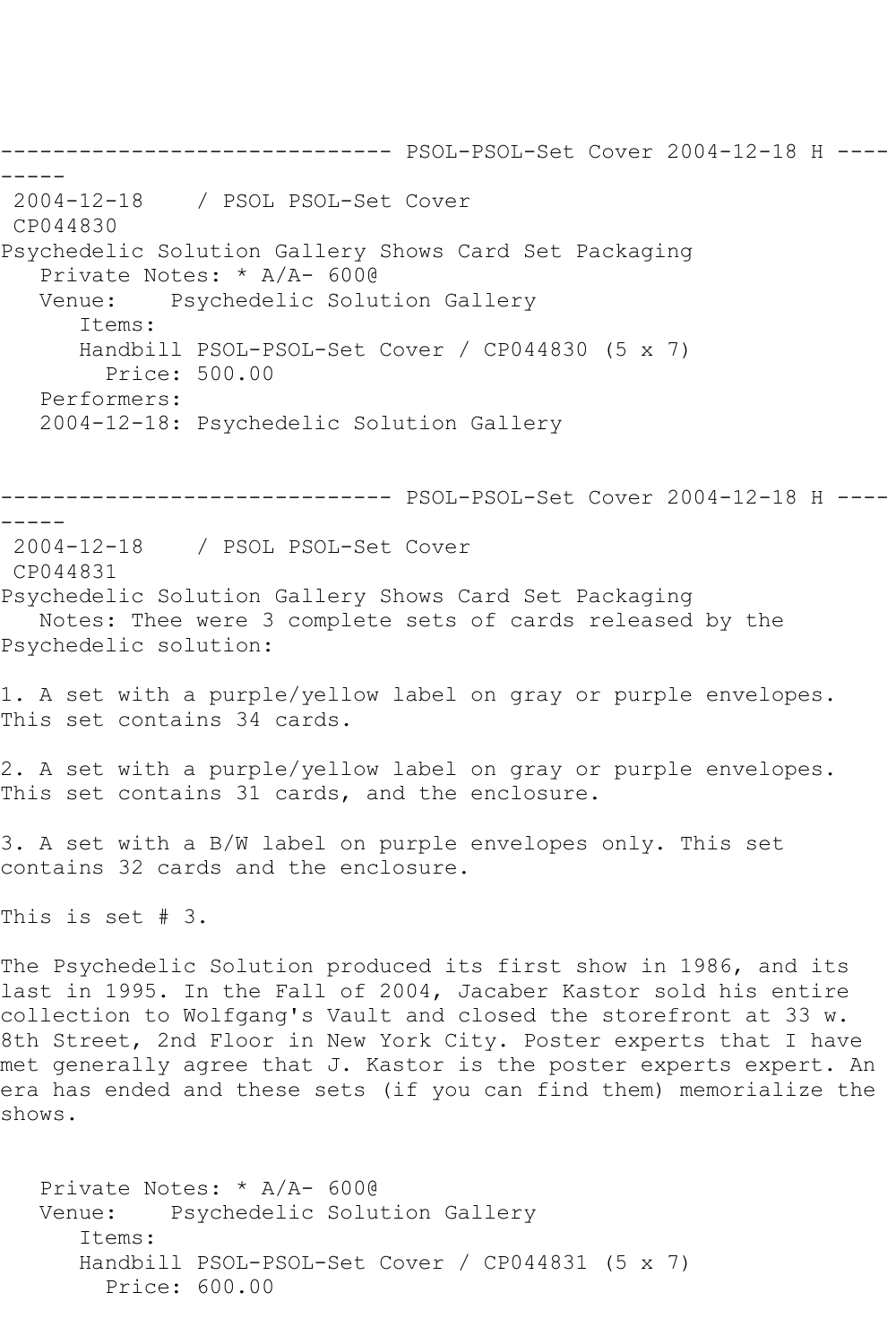Performers: 2004-12-18: Psychedelic Solution Gallery ------------------------------ 2004-12-18 P ---------  $2004 - 12 - 18$ CP044783 Complete Psychedelic Solution Gallery Poster and Card Set \$1800 Notes: Complete Psychedelic Solution Posters and Cards 27 Posters and 32 Cards {!P CP047562 "Psychedlic Solution: Alton Kelley} Psychedelic Solution Gallery Art Shows A really nice and still affordable set of cards is that of the art shows at the Psychedelic Solution Gallery in New York City. Run by poster archivist and expert Jacaeber Kastor, it was an influential place, and figured centrally in the 80's resurgence of interest in psychedelic art, graphics, and style. The Psychedelic Solution was a pioneer in posters-as-art galleries, and was the principle gallery on the East Coast. Starting in 1986, there was a run of 23 shows, some with multiple cards. Kastor pioneered a wide variety of alternative art shows, years before these sort of shows (tattoos, blotter acid, hot-rod art, etc. ) became fashionable. The last show ended in 1995.The Psychedelic Solution Gallery closed its doors in late 2004, the end of an era. Aside from collecting the individual cards, Psychedelic Solution has on occasion made these available as sets. There are three versions of the card sets: (1) A purple on yellow label on gray or purple envelopes, a 34 piece set. (2) A purple on yellow label on gray or purple envelopes, but a 32 piece set. (3) A B&W label on a purple envelope, with 33 pieces. For the most part, these are 5x7 cards, enabled for mailing. The cards are mostly in color, and include a wide variety of artists, such as Rick Griffin, Wes Wilson, Victor Moscoso, Robert Williams, John Van Hammersveld, Stanley Mouse, Alton Kelley, Lee Conklin, and many others. This undervalued set is very collectible and still available, the last I checked. I am very happy to have a set in my own collection.

A complete inventory of this collection is available for your scrutiny. Contact Michael Erlewine at info@ClassicPosters.com with questions of for more details.

 Artist: Psychedelic Solution Set Venue: Psychedelic Solution Gallery Items: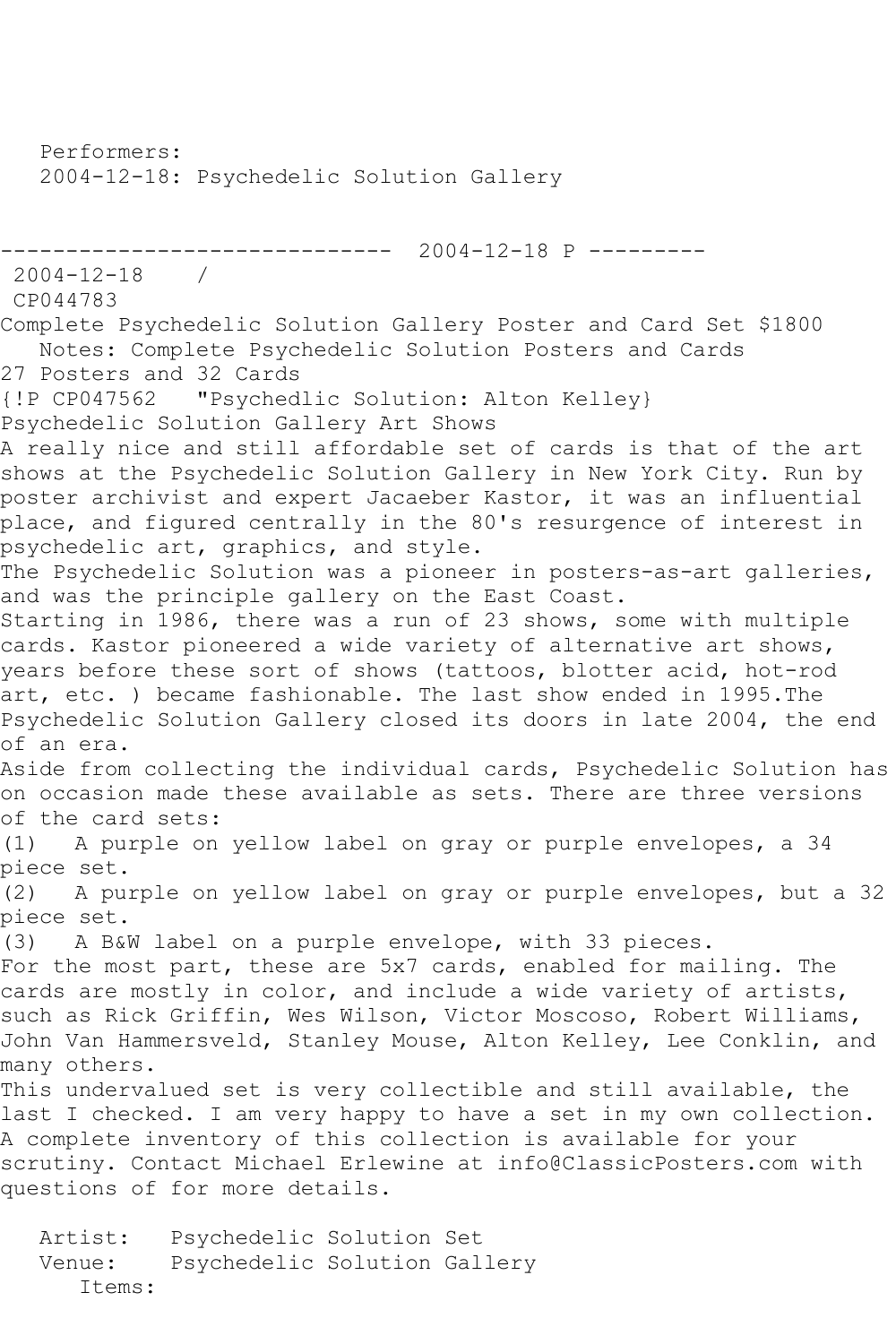Original poster / CP044783 Price: 1800.00 Performers: 2004-12-18: Psychedelic Solution Gallery Posters and Cards ------------------------------ 2004-12-18 P --------- 2004-12-18 / CP044783 Complete Psychedelic Solution Gallery Card Set \$600 Notes: Complete Psychedelic Solution Cards \$600 32 Card Set<br>{!P CP047562 "Psychedlic Solution: Alton Kelley} Psychedelic Solution Gallery Art Shows A really nice and still affordable set of cards is that of the art shows at the Psychedelic Solution Gallery in New York City. Run by poster archivist and expert Jacaeber Kastor, it was an influential place, and figured centrally in the 80's resurgence of interest in psychedelic art, graphics, and style. The Psychedelic Solution was a pioneer in posters-as-art galleries, and was the principle gallery on the East Coast. Starting in 1986, there was a run of 23 shows, some with multiple cards. Kastor pioneered a wide variety of alternative art shows, years before these sort of shows (tattoos, blotter acid, hot-rod art, etc. ) became fashionable. The last show ended in 1995.The Psychedelic Solution Gallery closed its doors in late 2004, the end of an era. Aside from collecting the individual cards, Psychedelic Solution has on occasion made these available as sets. There are three versions of the card sets: (1) A purple on yellow label on gray or purple envelopes, a 34 piece set.<br>(2) – A pu: A purple on yellow label on gray or purple envelopes, but a 32 piece set. (3) A B&W label on a purple envelope, with 33 pieces. For the most part, these are 5x7 cards, enabled for mailing. The cards are mostly in color, and include a wide variety of artists, such as Rick Griffin, Wes Wilson, Victor Moscoso, Robert Williams, John Van Hammersveld, Stanley Mouse, Alton Kelley, Lee Conklin, and many others. This undervalued set is very collectible and still available, the last I checked. I am very happy to have a set in my own collection. A complete inventory of this collection is available for your scrutiny. Contact Michael Erlewine at info@ClassicPosters.com with questions of for more details.